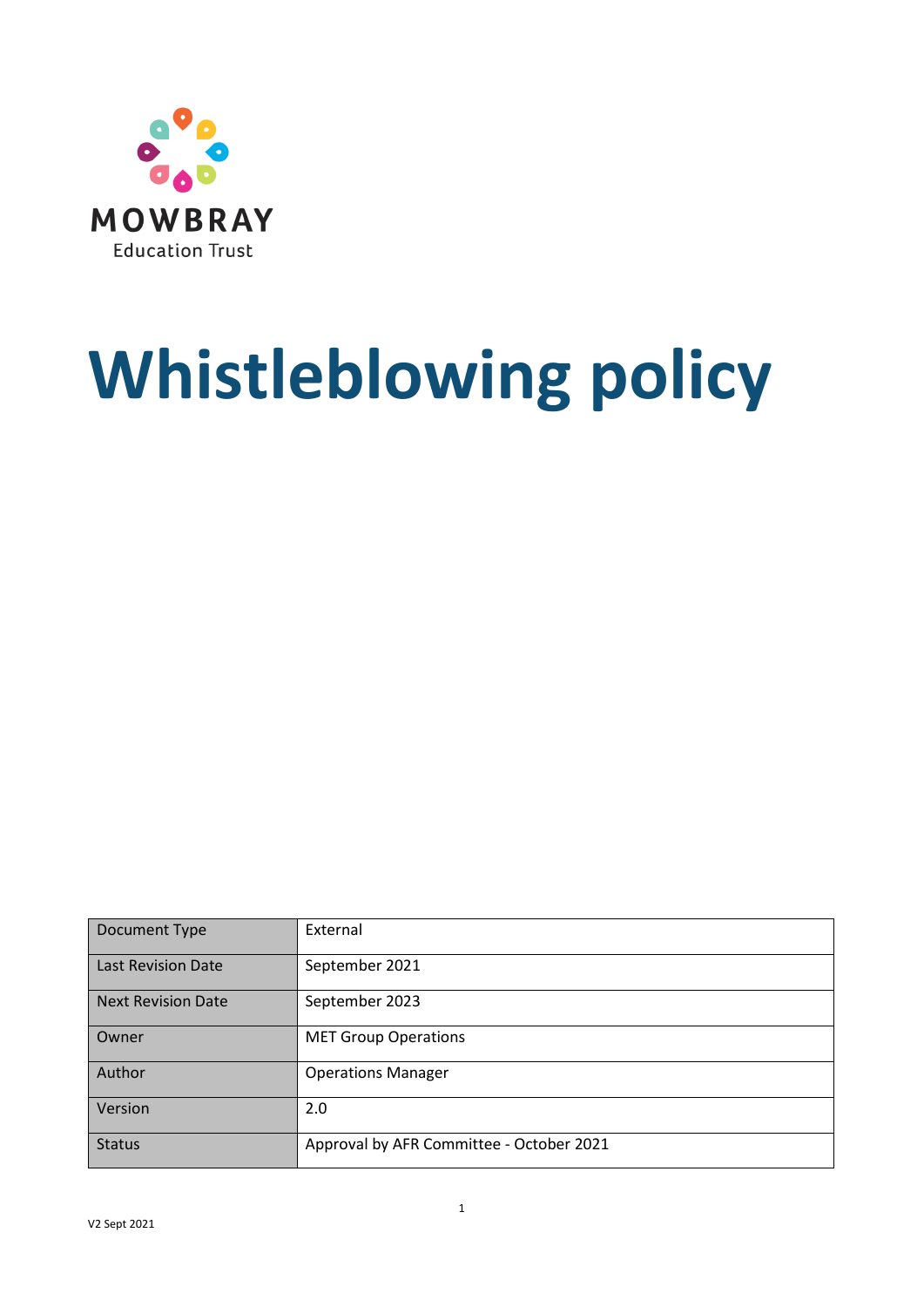#### **Contents**

This policy covers all our educational establishments:

- Ab Kettleby Primary School
- Brownlow Primary School
- The Grove Primary School
- John Ferneley College
- Oasis Family Centre
- Sherard Primary School
- Somerby Primary School

Where this policy states 'school' this means any of our educational establishments and the wider Trust. Where this policy states 'Headteacher' this also includes 'Head of School' and 'Centre Manager'.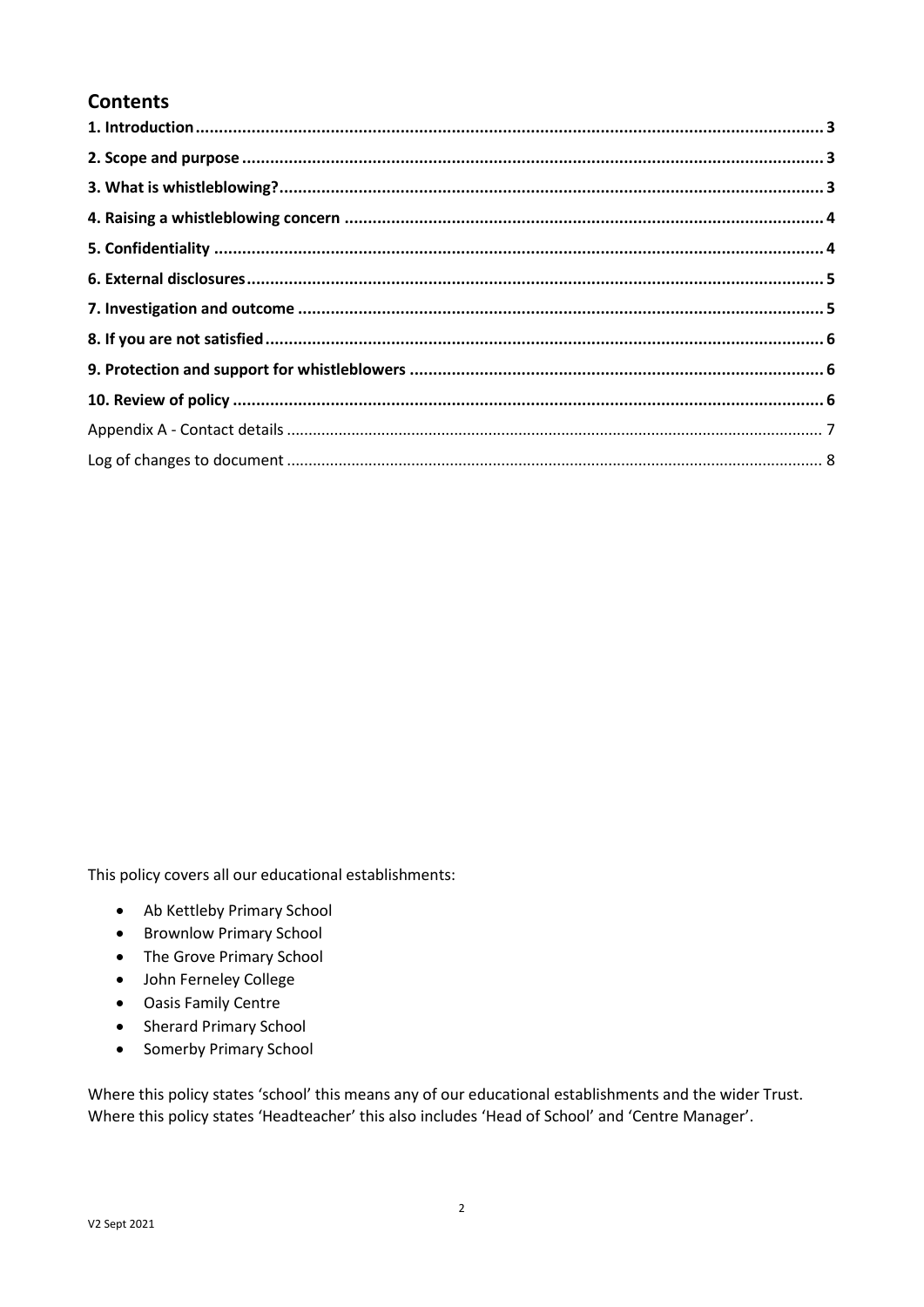#### **1. Introduction**

The Mowbray Education Trust (MET/Trust) is committed to the highest possible standards of honesty and integrity, and we expect all staff to maintain these standards in accordance with the Trust's Code of Conduct. However, all organisations face the risk of things going wrong from time to time, or of unknowingly harbouring illegal or unethical conduct. A culture of openness and accountability is essential to prevent such situations occurring or to address them when they do occur.

This policy does not form part of any employee's contract of employment and it may be amended at any time.

#### **2. Scope and purpose**

This policy applies to all employees of the Mowbray Education Trust, as well as consultants, contractors, casual and agency staff, trainees and volunteers (collectively referred to as staff in this policy).

It also applies to Trust Members and Trustees (collectively referred to as governance volunteers in this policy).

The aims of this policy are:

- To encourage staff and governance volunteers to report suspected wrongdoing as soon as possible, in the knowledge that their concerns will be taken seriously and investigated as appropriate, and that their confidentiality will be respected.
- To provide staff and governance volunteers with guidance on how to raise concerns; and if they are dissatisfied how to take the matter further, plus how the Trust will respond to such concerns.
- To reassure staff and governance volunteers that they should be able to raise genuine concerns without fear of reprisals, even if they turn out to be mistaken.

The requirement to have clear whistle-blowing procedures in place is set out in the [Academies Trust](https://www.gov.uk/government/publications/academies-financial-handbook)  [Handbook.](https://www.gov.uk/government/publications/academies-financial-handbook)

#### **3. What is whistleblowing?**

Whistleblowing is the disclosure of information that relates to suspected wrongdoing or dangers at work. The law provides protection for workers and governance volunteers who raise legitimate concerns about specified matters or "qualifying disclosures". A qualifying disclosure is one made in the public interest by a worker or governance volunteer who has a reasonable belief of wrongdoing or dangers at work. This may include:

- criminal activity;
- miscarriages of justice;
- danger to health and safety;
- damage to the environment;
- failure to comply with any legal or professional obligation or regulatory requirements;
- bribery;
- financial fraud or mismanagement;
- negligence;
- breach of our internal policies and procedures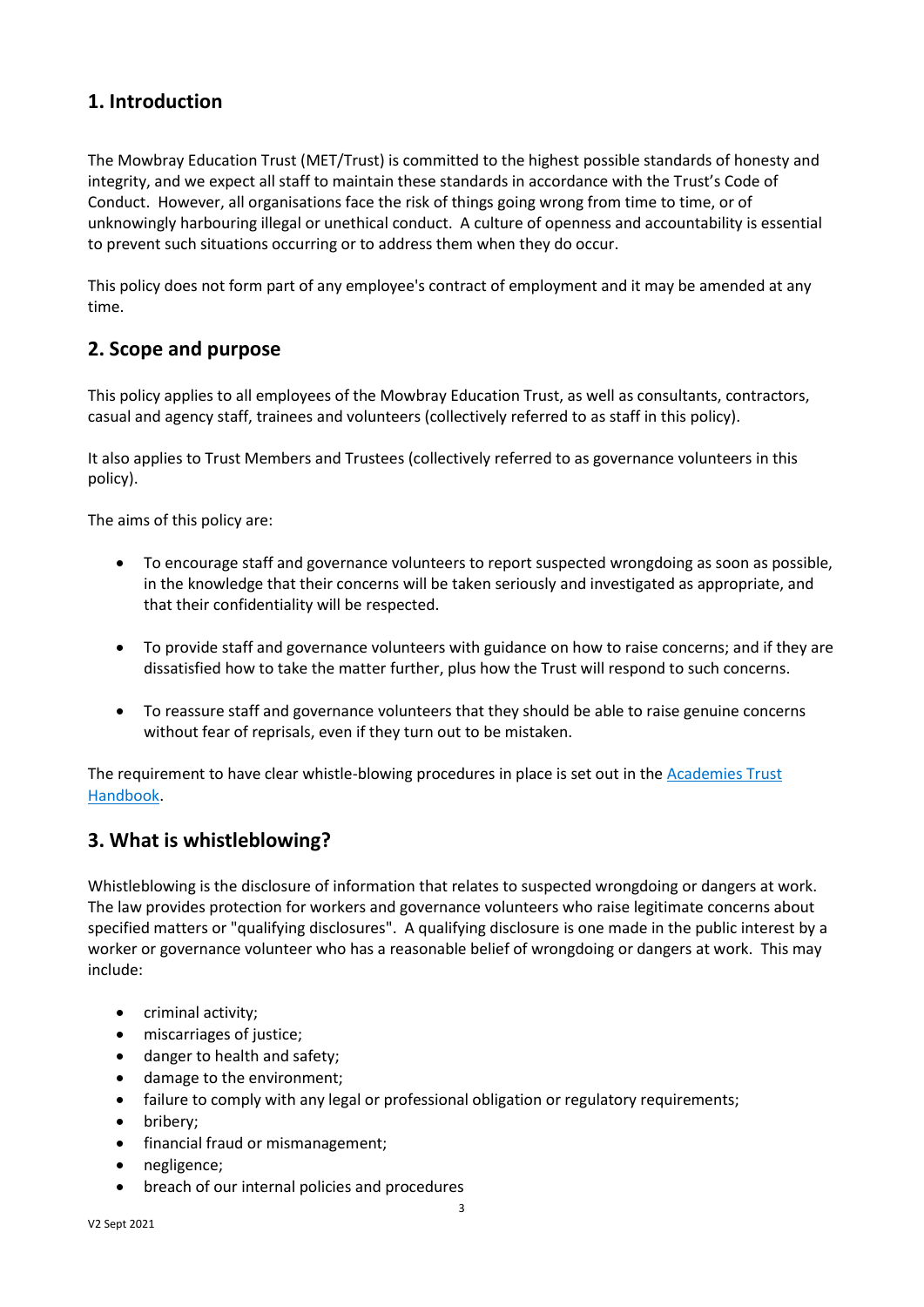- conduct likely to damage our reputation;
- unauthorised disclosure of confidential information;
- other unethical behaviour
- the deliberate concealment of any of the above.

A whistle-blower is a person who raises a genuine concern relating to any of the above. If you have any genuine concerns related to suspected wrongdoing or danger affecting any of our activities you should report it under this policy.

Not all concerns about the trust count as whistleblowing. For example, personal staff grievances such as bullying or harassment do not usually count as whistle-blowing. If something affects a staff member as an individual, or relates to an individual employment contract, this is likely a grievance.

When staff have a concern they should consider whether it would be better to follow our staff grievance or complaints procedures.

If you are uncertain whether something is within the scope of this policy, you should seek advice from the Trust's HR/Operations Director. Contact details are set out in Appendix A.

Protect (formerly Public Concern at Work) has:

- $\sum$  [Further guidance](https://protect-advice.org.uk/what-is-the-difference-between-raising-a-grievance-and-whistleblowing/) on the difference between a whistle-blowing concern and a grievance that staff may find useful if unsure
- > A free and confidential [advice line](https://www.pcaw.org.uk/advice-line/)

#### **4. Raising a whistleblowing concern**

We hope that you will be able to raise any concerns with your Headteacher/line manager, or in matters relating to the Trust's governance, to the Company Secretary & Clerk to the Board. You may tell them in person or put the matter in writing if you prefer. They may be able to agree a way of resolving your concern quickly and effectively.

However, where the matter is more serious, or you feel that your Headteacher/line manager or the Company Secretary & Clerk to the Board has not addressed your concern, or you prefer not to raise it with them for any reason, or they are the subject of the complaint, then you can raise the matter with the Chief Executive Officer (CEO) Trust. This person is responsible for managing Whistleblowing complaints. Contact details are set out in Appendix A

The CEO will arrange a meeting with you as soon as possible to discuss your concerns. You may bring a colleague or union representative to any meetings under this policy. Your companion must respect the confidentiality of your disclosure and any subsequent investigation.

We will take down a written summary of your concern and provide you with a copy after the meeting. We will also aim to give you an indication of how we propose to deal with the matter.

#### **5. Confidentiality**

We hope that staff and governance volunteers will feel able to voice whistleblowing concerns openly under this policy. However, if you want to raise your concern confidentially, we will make every effort to keep your identity secret. If it is necessary for anyone investigating your concern to know your identity, we will discuss this with you.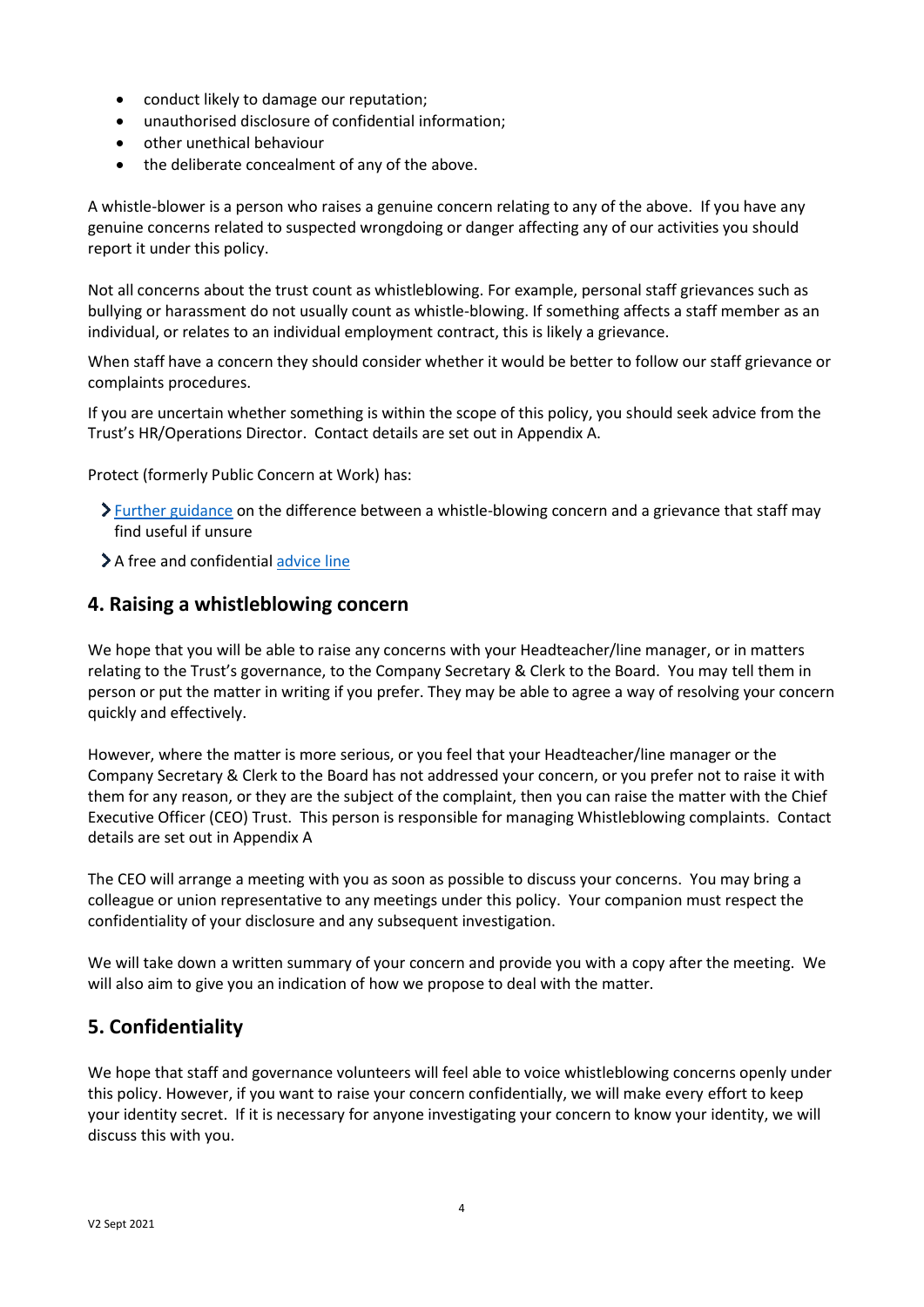We do not encourage staff and governance volunteers to make disclosures anonymously. Proper investigation may be more difficult or impossible if we cannot obtain further information from you. It is also more difficult to establish whether any allegations are credible. Whistleblowers who are concerned about possible reprisals if their identity is revealed should come forward to one of the other contact points listed in Appendix A.

Appropriate measures can then be taken to preserve confidentiality. If you are in any doubt you can seek advice from Public Concern at Work, the independent whistleblowing charity, who offer a confidential helpline. Their contact details are given in Appendix A.

Where we receive anonymous complaints, we will decide whether to investigate based on:

- the seriousness of the issue raised
- the credibility of the concern; and
- the likelihood of confirming the allegation from other sources

The Trust's operations team will keep a central record of disclosures made under the Whistleblowing Policy, please contact [operations@mowbrayeducation.org.](mailto:operations@mowbrayeducation.org) The number of disclosures will be reported via MET Operations update report to Audit, Finance & Renumeration Committee where it will be monitored and escalated to Trust Board.

We will comply with data protection and retention requirements in terms of any records made and kept.

#### **6. External disclosures**

The aim of this policy is to provide an internal mechanism for reporting, investigating, and remedying any wrongdoing in the workplace and the associated governance mechanism of the Trust. In most cases you should not find it necessary to alert anyone externally.

The law recognises that in some circumstances it may be appropriate for you to report your concerns to an external body such as a regulator. It will very rarely, if ever, be appropriate to alert the media. We strongly encourage you to seek advice before reporting a concern to anyone external. Public Concern at Work holds a list of prescribed regulators for reporting certain types of concern. Their contact details are given in Appendix A. The Protect advice line, linked to in section 3 of this policy, can also help staff when deciding whether to raise the concern to an external party.

Whistleblowing concerns usually relate to the conduct of our staff and governance volunteers, but they may sometimes relate to the actions of a third party, such as a contractor, supplier or service provider. The law allows you to raise a concern with a third party, where you reasonably believe it relates mainly to their actions or something that is legally their responsibility. However, we encourage you to report such concerns internally first. You should contact your line manager or one of the other individuals set out in Appendix A for guidance.

#### **7. Investigation and outcome**

Once you have raised a concern, we will carry out an initial assessment to determine the scope of any investigation. We will inform you of the outcome of our assessment. You may be required to attend additional meetings to provide further information.

In some cases we may appoint an investigator or team of investigators including staff with relevant experience of investigations or specialist knowledge of the subject matter. The investigator(s) will collate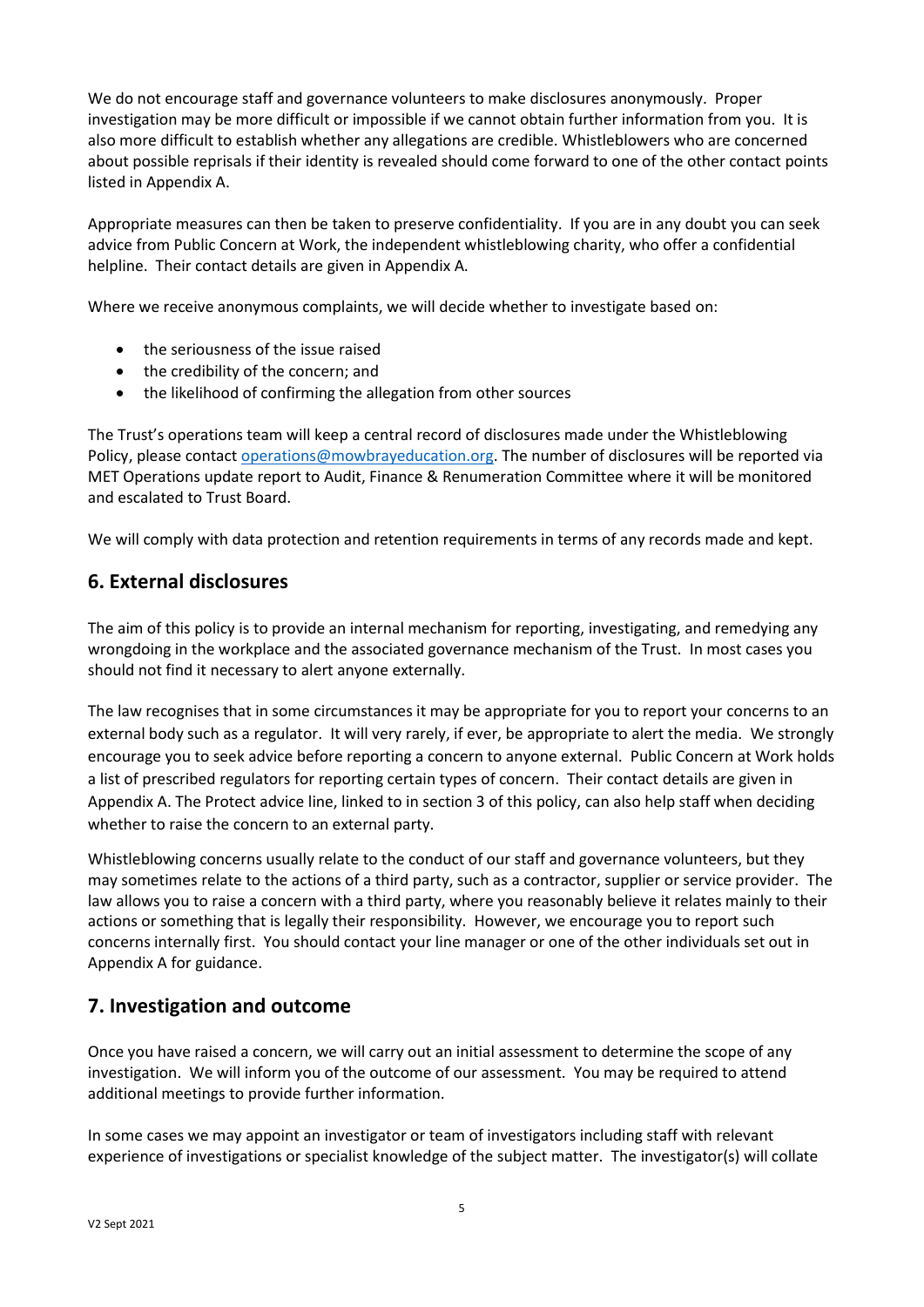findings on the matter and may make recommendations for change to enable us to minimise the risk of future wrongdoing.

We will aim to keep you informed of the progress of the investigation, its likely timescale and outcome. However, sometimes the need for confidentiality may prevent us giving you specific details of the investigation or any disciplinary action taken as a result. You should treat any information about the investigation as confidential.

### **8. If you are not satisfied**

While we cannot always guarantee the outcome you are seeking, we will try to deal with your concern fairly and in an appropriate way. By using this policy, you can help us to achieve this.

If you are not happy with the way in which your concern has been handled, or the subject of your whistleblowing concern is the CEO of the Trust, you can raise it with the Chair of the Mowbray Education Trust. If the subject of your whistleblowing concern is the Chair of the Mowbray Education Trust, you can raise it with the Company Secretary & Clerk to Board. Contact details are set out in Appendix A.

If you do not feel able to raise your concern in the ways outlined above, you should consult the Public Interest Disclosure Act for information about other routes by which a disclosure may be made or contact Public Concern at Work.

If you do take the matter outside the Trust, you will need to ensure that you do not disclose confidential information or disclosures that would be privileged.

#### **9. Protection and support for whistleblowers**

It is understandable that whistleblowers are sometimes worried about possible repercussions. We aim to encourage openness and will support staff and governance volunteers who raise genuine concerns under this policy, even if they turn out to be mistaken.

Under the Public Interest Disclosure Act 1998 a Whistleblower is protected from detriment and unfair dismissal. The Trust will support and not discriminate against concerned employees and governance volunteers who apply the Whistleblowing procedure, provided any claim is made in good faith.

Staff and governance volunteers must not suffer any detrimental treatment as a result of raising a genuine concern. Detrimental treatment includes dismissal, disciplinary action, threats or other unfavourable treatment connected with raising a concern. If you believe that you have suffered any such treatment, you should inform the Trust's HR/Operations Director.

If the matter is not remedied, you should raise it formally using our Grievance Procedure. Staff and governance volunteers must not threaten or retaliate against whistleblowers in any way. Anyone involved in such conduct will be subject to disciplinary action.

If you make a deliberately false or malicious accusation or an accusation is made for personal gain, this will be treated as a disciplinary offence and will be dealt with under the Trust's disciplinary procedure.

#### **10. Review of policy**

This policy is reviewed biennially by the Trust. The Trust will monitor the application and outcomes of this policy to ensure it is working effectively.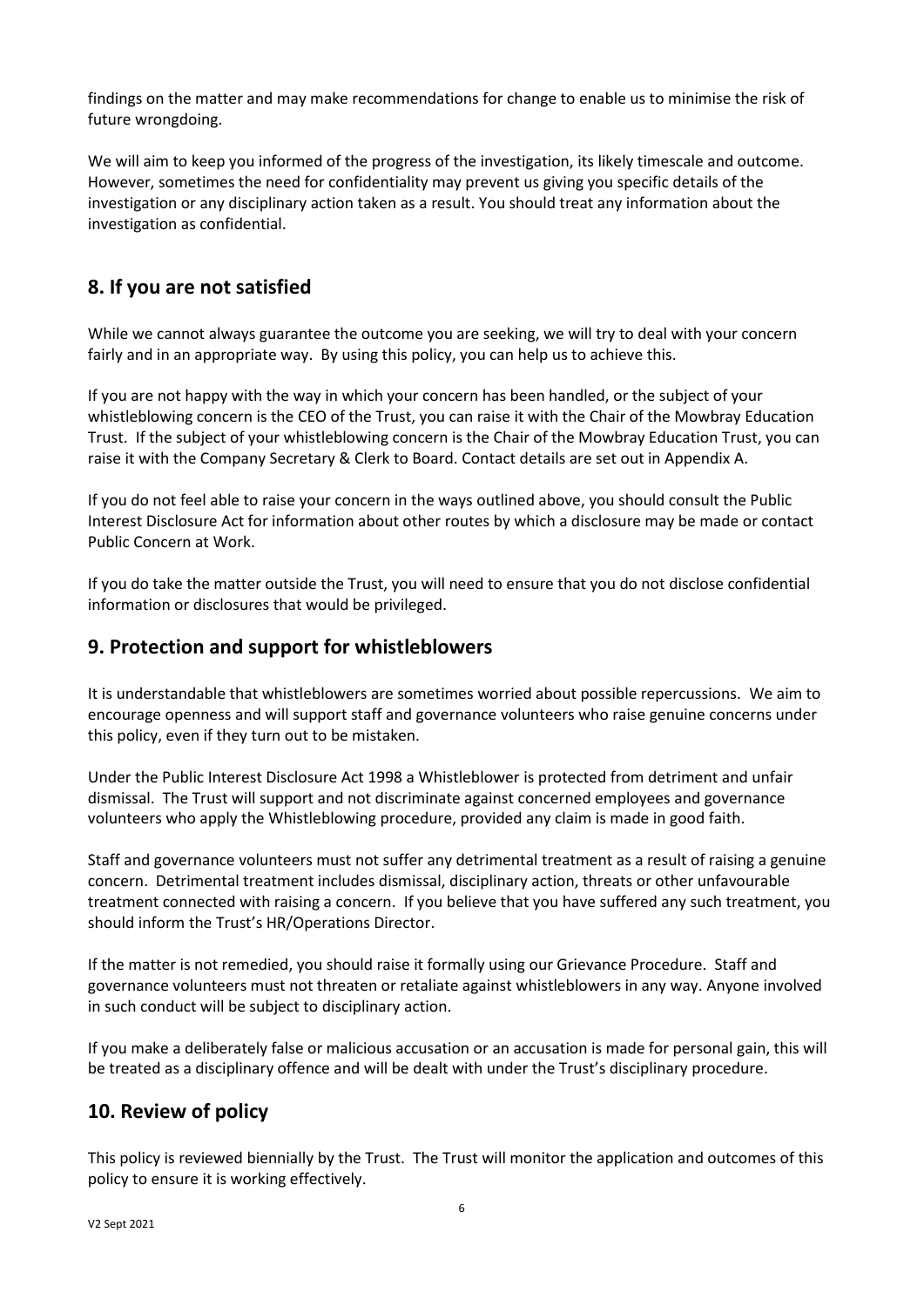## **Appendix A - Contact details**

| Whistleblowing Officer / Chief Executive<br>Officer of the Mowbray Education Trust | <b>Christine Stansfield</b><br>01664 565901<br>cstansfield@mowbrayeducation.org |  |
|------------------------------------------------------------------------------------|---------------------------------------------------------------------------------|--|
| Chair of the Mowbray Education Trust                                               | Anne Frost<br>afrost@mowbrayeducation.org                                       |  |
| Company Secretary & Clerk to Board                                                 | Susan Beasley<br>sbeasley@mowbrayeducation.org                                  |  |
| <b>HR/Operations Director</b>                                                      | Paul Maddox<br>01664 565901<br>pmaddox@mowbrayeducation.org                     |  |
| <b>Operations Manager</b>                                                          | Jason McGeough<br>01664 504820<br>jmcgeough@mowbrayeducation.org                |  |
| Protect                                                                            | https://protect-advice.org.uk/<br>Helpline 020 3117 2520                        |  |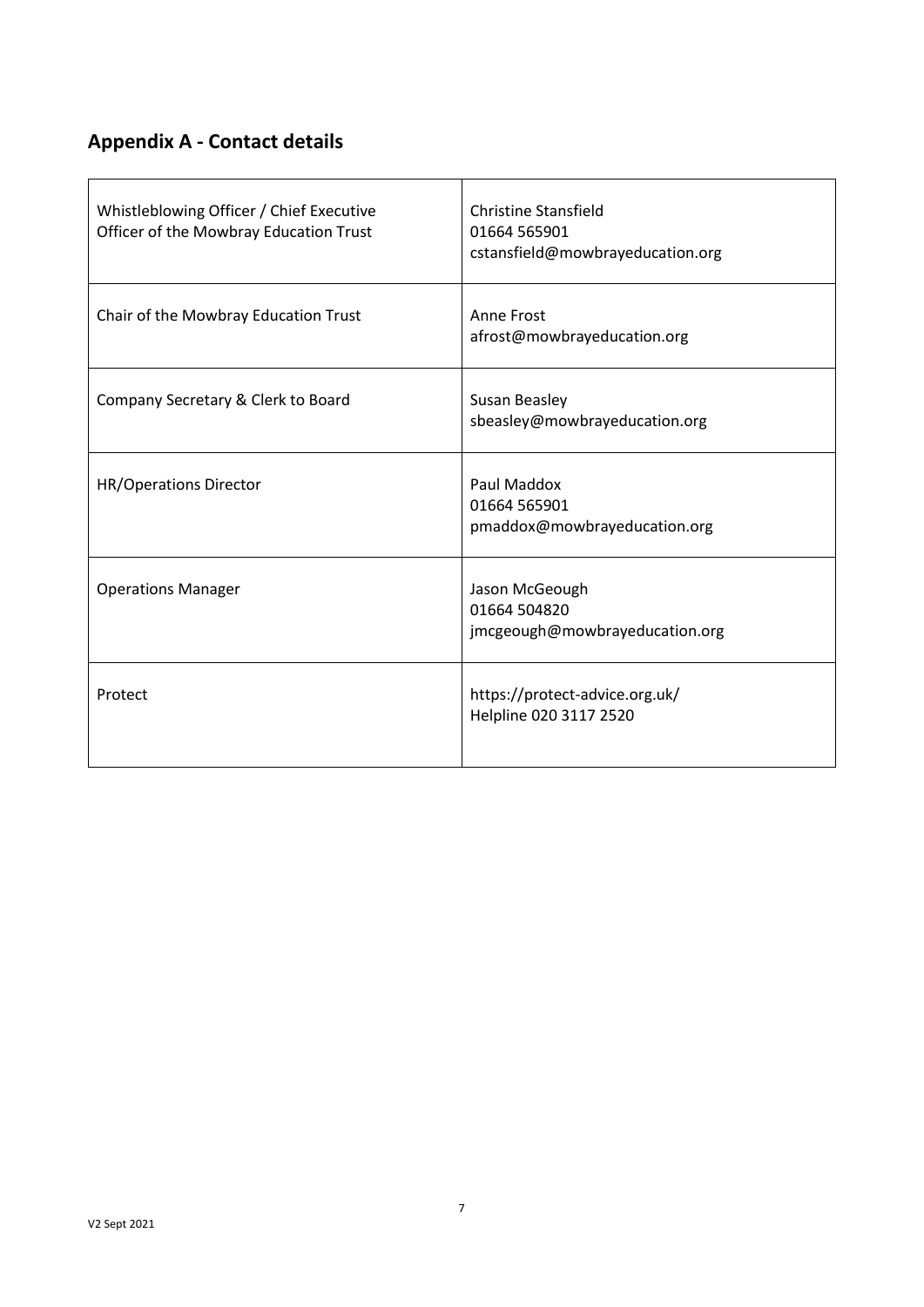## **Log of changes to document**

| Version | Date              | Page                                      | Change                                                                                                                                                                                                                       | Approver:                                    |
|---------|-------------------|-------------------------------------------|------------------------------------------------------------------------------------------------------------------------------------------------------------------------------------------------------------------------------|----------------------------------------------|
| v1.0    | <b>March 2016</b> | Original<br>document                      |                                                                                                                                                                                                                              | <b>Board</b>                                 |
| v1.0    | December          | Throughout                                | Job titles updated.                                                                                                                                                                                                          | COO                                          |
| 2016    |                   | Paragraph numbering and format<br>updated |                                                                                                                                                                                                                              |                                              |
| v1.0    | <b>July 2017</b>  | All pages                                 | Format and contact details updated                                                                                                                                                                                           | Head of HR                                   |
| v2.0    | April 2019        | All pages                                 | <b>Biennial review for Trust Board</b><br>approval                                                                                                                                                                           | <b>MET Group</b><br>Operations               |
| v2.0    | April 2019        | All pages                                 | Draft for approval                                                                                                                                                                                                           | <b>Trust Board</b>                           |
| v2.0    | Oct 2019          | All pages                                 | Trust Chair updated / addition of<br>volunteers to $1st$ para section 2 /<br>addition of who will keep central<br>record and how reported in section 5.<br>Amended version for approval<br>following Board Members feedback. | <b>Trust Board</b>                           |
| v2.0    | 31.10.19          | All pages                                 | Approved                                                                                                                                                                                                                     | <b>Trust Board</b>                           |
| V2.0    | Sep-20            | Page 7                                    | Updated contact details                                                                                                                                                                                                      | <b>MET Operations</b>                        |
| V2.0    | Sept-21           | Page 3                                    | Sec 2. - added plus 'how the Trust will<br>respond to such concerns', Academy<br>Trust Handbook ref. & removal of<br>Local Governing Body (LGB) Governors<br>ref.                                                            | MET Operations -<br><b>Biennially Review</b> |
|         |                   | Page 4                                    | Sec. $3$ – updated wording around the<br>difference between a whistleblowing<br>concern and a grievance and updated<br>Trust's HR/Operations Director ref.                                                                   |                                              |
|         |                   | Page 5                                    | Sec 5 - Updated where disclosure<br>numbers reported to AFR and<br>removed Risk Register                                                                                                                                     |                                              |
|         |                   | Page 6                                    | Sec.6 - Added reference to protect<br>advice helpline.<br>Sec. 9 - Updated Trust's<br>HR/Operations Director ref.                                                                                                            |                                              |
|         |                   | Page 7                                    | Appendix A – Company Secretary /<br>HR/Ops Dir / Protect details updated                                                                                                                                                     |                                              |